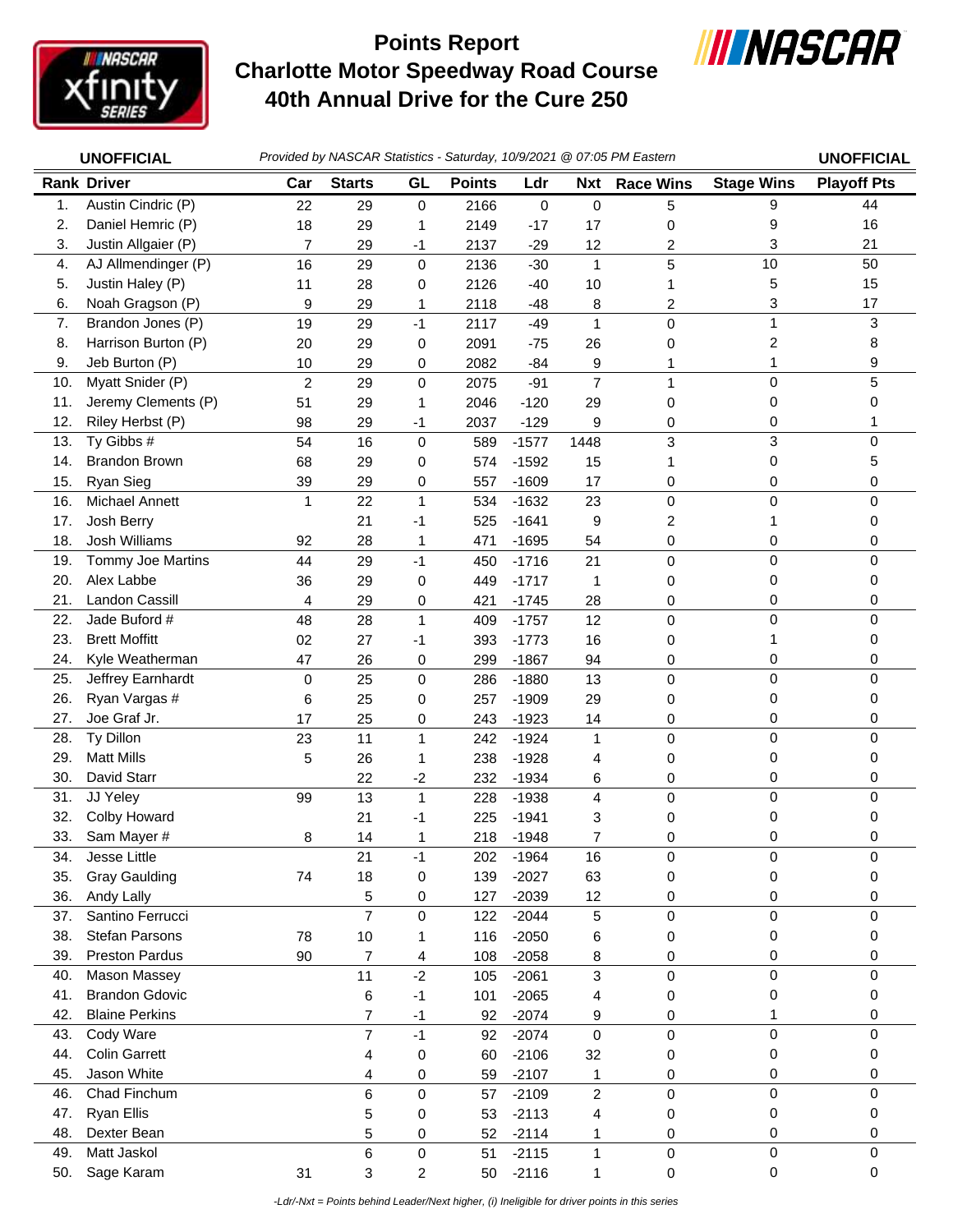|      | <b>Rank Driver</b>      | Car | <b>Starts</b>  | GL          | <b>Points</b> | Ldr     | <b>Nxt</b>   | <b>Race Wins</b> | <b>Stage Wins</b> | <b>Playoff Pts</b> |
|------|-------------------------|-----|----------------|-------------|---------------|---------|--------------|------------------|-------------------|--------------------|
| 51.  | Miguel Paludo           |     | 3              | $-1$        | 44            | $-2122$ | 6            | 0                | 0                 | 0                  |
| 52.  | <b>Garrett Smithley</b> |     | 3              | $-1$        | 43            | $-2123$ | 1            | 0                | 0                 | 0                  |
| 53.  | Will Rodgers            | 26  | 3              | 2           | 40            | $-2126$ | 3            | 0                | 0                 | 0                  |
| 54.  | Caesar Bacarella        |     | 5              | -1          | 37            | $-2129$ | 3            | 0                | 0                 | 0                  |
| 55.  | Carson Ware             |     | 6              | $-1$        | 36            | $-2130$ | 1            | 0                | 0                 | 0                  |
| 56.  | <b>Spencer Pumpelly</b> |     | 3              | 0           | 32            | $-2134$ | 4            | 0                | 0                 | 0                  |
| 57.  | Natalie Decker          |     |                |             |               | $-2136$ |              |                  | 0                 | 0                  |
|      |                         |     | 4              | 0           | 30            |         | 2            | 0                | 0                 | 0                  |
| 58.  | Stephen Leicht          |     | 4              | 0           | 29            | $-2137$ | $\mathbf{1}$ | 0                |                   |                    |
| 59.  | Ronnie Bassett          |     | 2              | 0           | 25            | $-2141$ | 4            | 0                | 0                 | 0                  |
| 60.  | Joey Gase               |     | 3              | 0           | 24            | $-2142$ | 1            | 0                | 0                 | 0                  |
| 61.  | Dale Earnhardt          |     | 1              | 0           | 23            | $-2143$ | $\mathbf{1}$ | 0                | 0                 | 0                  |
| 62.  | George Gorham           |     | 1              | 0           | 21            | $-2145$ | 2            | 0                | 0                 | 0                  |
| 63.  | Loris Hezemans          | 66  | 3              | 1           | 18            | $-2148$ | 3            | 0                | 0                 | 0                  |
| 64.  | <b>Tanner Berryhill</b> |     | $\overline{c}$ | $-1$        | 17            | $-2149$ | 1            | 0                | 0                 | 0                  |
| 65.  | Robby Lyons             |     | 1              | 0           | 12            | $-2154$ | 5            | 0                | 0                 | 0                  |
| 66.  | <b>Patrick Emerling</b> |     | 2              | 0           | 12            | $-2154$ | 0            | 0                | 0                 | 0                  |
| 67.  | Cj Mclaughlin           |     | 5              | 0           | 11            | $-2155$ | 1            | 0                | 0                 | 0                  |
| 68.  | <b>Boris Said</b>       |     |                | 0           | 6             | $-2160$ | 5            | 0                | 0                 | 0                  |
| 69.  | Dave Smith              |     |                | 0           | 4             | $-2162$ | 2            | 0                | 0                 | 0                  |
| 70.  | Kyle Sieg               |     | 1              | 0           | 3             | $-2163$ | $\mathbf{1}$ | 0                | 0                 | 0                  |
|      | <b>Michael Munley</b>   |     |                |             |               |         |              |                  |                   |                    |
| 71.  |                         |     | 1              | 0           | 2             | $-2164$ | 1            | 0                | 0                 | 0                  |
| 72.  | Josh Bilicki            | 07  | 4              | 21          | 1             | $-2165$ | 1            | 0                | 0                 | 0                  |
| 73.  | Kyle Busch(i)           |     | 5              | $-1$        | 0             | $-2166$ | 1            | 5                | 4                 | 0                  |
| 74.  | Christopher Bell(i)     |     | 2              | $-1$        | 0             | $-2166$ | 0            | 1                | 2                 | 0                  |
| 75.  | Martin Truex(i)         |     | 1              | $-1$        | 0             | $-2166$ | 0            | 0                | 2                 | 0                  |
| 76.  | John Hunter Nemechek(i) |     | 3              | $-1$        | 0             | $-2166$ | 0            | 0                | 1                 | 0                  |
| 77.  | Kevin Harvick(i)        |     | 3              | -1          | 0             | $-2166$ | 0            | 0                | 0                 | 0                  |
| 78.  | Chase Elliott(i)        |     | 1              | $-1$        | 0             | $-2166$ | 0            | 0                | 0                 | 0                  |
| 79.  | Tyler Reddick(i)        |     | 7              | $-1$        | 0             | $-2166$ | 0            | 0                | 0                 | 0                  |
| 80.  | Jordan Anderson(i)      |     | 5              | -1          | 0             | $-2166$ | 0            | 0                | 0                 | 0                  |
| 81.  | Austin Dillon(i)        |     | 5              | $-1$        | 0             | $-2166$ | 0            | 0                | 0                 | 0                  |
| 82.  | Chase Briscoe(i)        |     | $\overline{c}$ | $-1$        | 0             | $-2166$ | 0            | 0                | 0                 | 0                  |
| 83.  | Bayley Currey(i)        |     | 20             | -1          | 0             | $-2166$ | 0            | 0                | 0                 | 0                  |
|      | Cole Custer(i)          |     |                |             |               |         |              |                  |                   |                    |
| 84.  |                         |     | 1              | -1          | 0             | $-2166$ | 0            | 0                | 0                 | 0                  |
| 85.  | Austin Hill(i)          | 61  |                | $-1$        | 0             | $-2166$ | $\pmb{0}$    | 0                | 0                 |                    |
| 86.  | Bubba Wallace(i)        |     |                | -1          | 0             | $-2166$ | 0            | 0                | 0                 | 0                  |
| 87.  | Denny Hamlin(i)         |     |                | $-1$        | 0             | $-2166$ | 0            | 0                | 0                 | 0                  |
| 88.  | Timmy Hill(i)           |     | 15             | $-1$        | 0             | $-2166$ | $\pmb{0}$    | 0                | 0                 | 0                  |
| 89.  | Kris Wright(i)          | 15  | 7              | $-1$        | 0             | $-2166$ | 0            | 0                | 0                 | 0                  |
| 90.  | Kaz Grala(i)            |     | 1              | $-1$        | 0             | $-2166$ | 0            | 0                | 0                 | 0                  |
| 91.  | James Davison(i)        |     | 1              | $-1$        | 0             | $-2166$ | 0            | 0                | 0                 | 0                  |
| 92.  | Danny Bohn(i)           |     | 1              | $-1$        | 0             | $-2166$ | 0            | 0                | 0                 | 0                  |
| 93.  | Bj Mcleod(i)            |     | 5              | $-1$        | 0             | $-2166$ | 0            | 0                | 0                 | 0                  |
| 94.  | Spencer Boyd(i)         | 52  | 6              | $\mathbf 0$ | 0             | $-2166$ | 0            | 0                | 0                 | 0                  |
| 95.  | Tim Viens(i)            |     |                | 0           | 0             | $-2166$ | 0            | 0                | 0                 | 0                  |
| 96.  | Ross Chastain(i)        |     |                |             |               | $-2166$ |              |                  | 0                 | 0                  |
|      |                         |     | 1              | 0           | 0             |         | 0            | 0                |                   |                    |
| 97.  | Jesse Iwuji(i)          |     | 1              | 0           | 0             | $-2166$ | 0            | 0                | 0                 | 0                  |
| 98.  | Akinori Ogata(i)        |     | 1              | 0           | 0             | $-2166$ | 0            | 0                | 0                 | 0                  |
| 99.  | Dawson Cram(i)          |     | 1              | 0           | 0             | $-2166$ | 0            | 0                | 0                 | 0                  |
| 100. | Dylan Lupton(i)         |     | 1              | 0           | 0             | $-2166$ | 0            | 0                | 0                 | 0                  |
|      | 101. Zane Smith(i)      |     |                | 0           | 0             | $-2166$ | 0            | 0                | 0                 | 0                  |
|      | 102. Grant Enfinger(i)  |     | 1              | 0           | 0             | $-2166$ | 0            | 0                | 0                 | 0                  |
| 103. | Erik Jones(i)           |     | 1              | 0           | 0             | $-2166$ | $\mathbf 0$  | 0                | 0                 | 0                  |
| 104. | Kyle Tilley             |     | 1              | 0           | 0             | $-2166$ | 0            | 0                | 0                 | 0                  |
| 105. | Mike Skeen              |     | 0              | 0           | 0             | $-2166$ | 0            | 0                | 0                 | 0                  |
| 106. | <b>Dillon Bassett</b>   |     | 0              | 0           | 0             | $-2166$ | $\pmb{0}$    | 0                | 0                 | 0                  |
| 107. | Chris Cockrum           |     | 0              | 0           | 0             | $-2166$ | 0            | 0                | 0                 | 0                  |
| 108. | Ryan Eversley(i)        |     | 0              | 0           | 0             | $-2166$ | 0            | 0                | 0                 | 0                  |
|      |                         |     |                |             |               |         |              |                  |                   |                    |